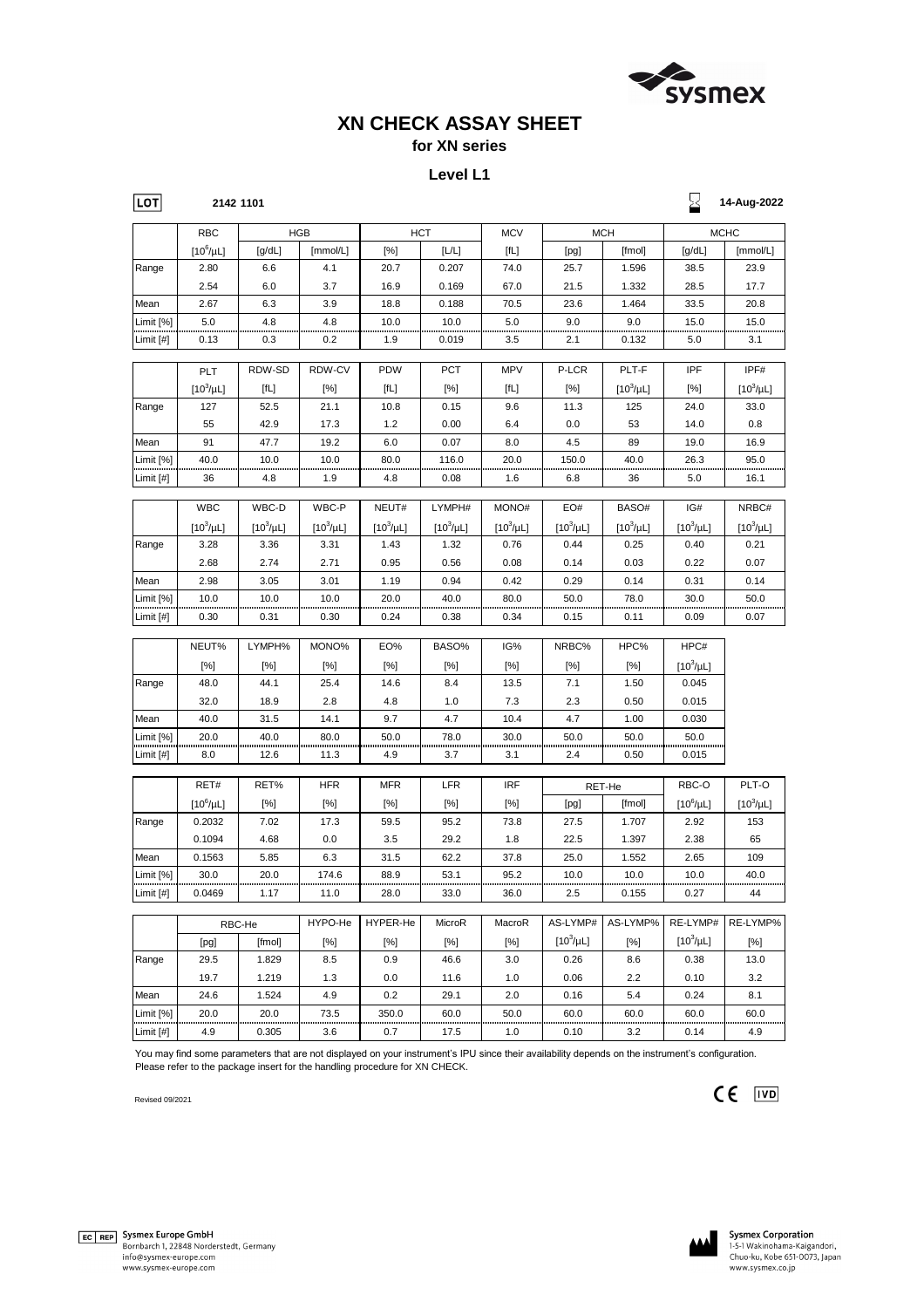HYPO-He | HYPER-He | MicroR | MacroR | AS-LYMP# | AS-LYMP% | RE-LYMP# | RE-LYMP% [pg] [fmol] [%] [%] [%] [%] [10<sup>3</sup>  $\mu$ L]  $[%]$   $[10^3/\mu$ L]  $[%]$ Range | 33.6 | 2.082 | 2.9 | 1.1 | 18.2 | 5.5 | 0.50 | 6.9 | 0.77 | 10.7 22.4 | 1.388 | 0.0 | 0.0 | 3.2 | 2.3 | 0.16 | 2.3 | 0.25 | 3.5 RBC-He

|           | 22.4 | 000   | v.v   | v.v  | ے.د  | د.∠  | v. 10 | د.∠      | ບ.∠ວ | ა.ა  |
|-----------|------|-------|-------|------|------|------|-------|----------|------|------|
| Mean      | 28.0 | .735  |       | 0.4  | 10.7 | 3.9  | 0.33  | 4.6      | 0.51 | .    |
| Limit [%] | 20.0 | 20.0  | 123.9 | 75.0 | 70.0 | 40.0 | 50.0  | 50.0     | 50.0 | 50.0 |
| Limit [#] | 5.6  | 0.347 | . ت   | ັບ.  | ں.   |      |       | ົ<br>د.ء | 0.26 | 3.6  |

| <b>LOT</b>  |                | 2142 1102      |                |                      |                |                                  |                |                                                                  | $\geq$         | 14-Aug-2022    |  |
|-------------|----------------|----------------|----------------|----------------------|----------------|----------------------------------|----------------|------------------------------------------------------------------|----------------|----------------|--|
|             | <b>RBC</b>     |                | <b>HGB</b>     |                      | <b>HCT</b>     | <b>MCV</b>                       | <b>MCH</b>     |                                                                  | <b>MCHC</b>    |                |  |
|             | $[10^6/\mu L]$ | [g/dL]         | [mmol/L]       | [%]                  | [L/L]          | [fL]                             | [pg]           | [fmol]                                                           | [g/dL]         | [mmol/L]       |  |
| Range       | 4.52           | 12.1           | 7.5            | 37.6                 | 0.376          | 83.5                             | 29.4           | 1.824                                                            | 39.0           | 24.2           |  |
|             | 4.08           | 11.3           | 7.1            | 30.8                 | 0.308          | 75.5                             | 25.0           | 1.554                                                            | 29.4           | 18.2           |  |
| Mean        | 4.30           | 11.7           | 7.3            | 34.2                 | 0.342          | 79.5                             | 27.2           | 1.689                                                            | 34.2           | 21.2           |  |
| Limit [%]   | 5.0            | 3.0            | 3.0            | 10.0                 | 10.0           | 5.0                              | 8.0            | 8.0                                                              | 14.0           | 14.0           |  |
| Limit $[#]$ | 0.22           | 0.4            | 0.2            | 3.4                  | 0.034          | 4.0                              | 2.2            | 0.135                                                            | 4.8            | 3.0            |  |
|             | PLT            | RDW-SD         | RDW-CV         | <b>PDW</b>           | <b>PCT</b>     | <b>MPV</b>                       | P-LCR          | PLT-F                                                            | <b>IPF</b>     | IPF#           |  |
|             | $[10^3/\mu L]$ | [fL]           | [%]            | [fL]                 | [%]            | [fL]                             | [%]            | $[10^3/\mu L]$                                                   | [%]            | $[10^3/\mu L]$ |  |
| Range       | 285            | 55.2           | 19.5           | 9.4                  | 0.30           | 10.0                             | 33.8           | 338                                                              | 24.9           | 90.5           |  |
|             | 211            | 45.2           | 15.9           | 6.8                  | 0.16           | 8.4                              | 0.0            | 182                                                              | 14.9           | 12.9           |  |
| Mean        | 248            | 50.2           | 17.7           | 8.1                  | 0.23           | 9.2                              | 13.5           | 260                                                              | 19.9           | 51.7           |  |
| Limit [%]   | 15.0           | 10.0           | 10.0           | 16.0                 | 30.0           | 9.0                              | 150.0          | 30.0                                                             | 25.1           | 75.0           |  |
| Limit [#]   | 37             | 5.0            | 1.8            | 1.3                  | 0.07           | 0.8                              | 20.3           | 78                                                               | 5.0            | 38.8           |  |
|             | <b>WBC</b>     | WBC-D          | WBC-P          | NEUT#                | LYMPH#         | MONO#                            | EO#            | BASO#                                                            | IG#            | NRBC#          |  |
|             | $[10^3/\mu L]$ | $[10^3/\mu L]$ | $[10^3/\mu L]$ | $[10^3/\mu L]$       | $[10^3/\mu L]$ | $[10^3/\mu L]$                   | $[10^3/\mu L]$ | $[10^3/\mu L]$                                                   | $[10^3/\mu L]$ | $[10^3/\mu L]$ |  |
| Range       | 7.57           | 7.83           | 7.83           | 3.58                 | 2.39           | 1.50                             | 1.14           | 0.61                                                             | 1.03           | 0.68           |  |
|             | 6.71           | 6.95           | 6.53           | 2.64                 | 1.59           | 0.38                             | 0.38           | 0.07                                                             | 0.55           | 0.22           |  |
| Mean        | 7.14           | 7.39           | 7.18           | 3.11                 | 1.99           | 0.94                             | 0.76           | 0.34                                                             | 0.79           | 0.45           |  |
| Limit [%]   | 6.0            | 6.0            | 9.0            | 15.0                 | 20.0           | 60.0                             | 50.0           | 78.0                                                             | 30.0           | 50.0           |  |
| Limit [#]   | 0.43           | 0.44           | 0.65           | 0.47                 | 0.40           | 0.56                             | 0.38           | 0.27                                                             | 0.24           | 0.23           |  |
|             | NEUT%          | LYMPH%         | MONO%          | EO%                  | BASO%          | IG%                              | NRBC%          | HPC%                                                             | HPC#           |                |  |
|             | [%]            | [%]            | [%]            | $[\%]$               | [%]            | [%]                              | [%]            | [%]                                                              | $[10^3/\mu L]$ |                |  |
| Range       | 50.0           | 33.5           | 21.1           | 15.9                 | 8.5            | 14.4                             | 9.5            | 1.39                                                             | 0.099          |                |  |
|             | 37.0           | 22.3           | 5.3            | 5.3                  | 1.1            | 7.8                              | 3.1            | 0.59                                                             | 0.043          |                |  |
| Mean        | 43.5           | 27.9           | 13.2           | 10.6                 | 4.8            | 11.1                             | 6.3            | 0.99                                                             | 0.071          |                |  |
| Limit [%]   | 15.0           | 20.0           | 60.0           | 50.0                 | 78.0           | 30.0                             | 50.0           | 40.0                                                             | 40.0           |                |  |
| Limit $[#]$ | 6.5            | 5.6            | 7.9            | 5.3                  | 3.7            | 3.3                              | 3.2            | 0.40                                                             | 0.028          |                |  |
|             | RET#           | RET%           | <b>HFR</b>     | <b>MFR</b>           | <b>LFR</b>     | <b>IRF</b>                       |                | RET-He                                                           | RBC-O          | PLT-O          |  |
|             | $[10^6/\mu L]$ | [%]            | [%]            | [%]                  | [%]            | [%]                              | [pg]           | [fmol]                                                           | $[10^6/\mu L]$ | $[10^3/\mu L]$ |  |
| Range       | 0.1366         | 2.93           | 17.1           | 60.1                 | 94.8           | 74.2                             | 27.9           | 1.737                                                            | 4.66           | 341            |  |
|             | 0.0736         | 1.95           | 0.0            | 4.1                  | 28.8           | 2.2                              | 22.9           | 1.421                                                            | 3.82           | 183            |  |
| Mean        | 0.1051         | 2.44           | 6.1            | 32.1                 | 61.8           | 38.2                             | 25.4           | 1.579                                                            | 4.24           | 262            |  |
| Limit [%]   | 30.0           | 20.0           | 180.3          | 87.2                 | 53.4           | 94.2                             | 10.0           | 10.0                                                             | 10.0           | 30.0           |  |
| Limit $[#]$ | 0.0315         | 0.49           | 11.0           | 28.0                 | 33.0           | 36.0                             | 2.5            | 0.158                                                            | 0.42           | 79             |  |
|             |                | DDO LL         |                | $HYPOLHA$ $HYPER.HA$ | MicroR         | M <sub>2</sub> cr <sub>0</sub> R |                | $\Delta$ S-I VMP# $\Delta$ S-I VMP% $\Delta$ RE-I VMP# RE-I VMP% |                |                |  |

Revised 09/2021



# EC REP Sysmex Europe GmbH

Bornbarch 1, 22848 Norderstedt, Germany info@sysmex-europe.com www.sysmex-europe.com



 $CE$   $\boxed{IVD}$ 

**Sysmex Corporation** 1-5-1 Wakinohama-Kaigandori, Chuo-ku, Kobe 651-0073, Japan www.sysmex.co.jp

You may find some parameters that are not displayed on your instrument's IPU since their availability depends on the instrument's configuration. Please refer to the package insert for the handling procedure for XN CHECK.



# **XN CHECK ASSAY SHEET**

### **for XN series**

#### **Level L2**